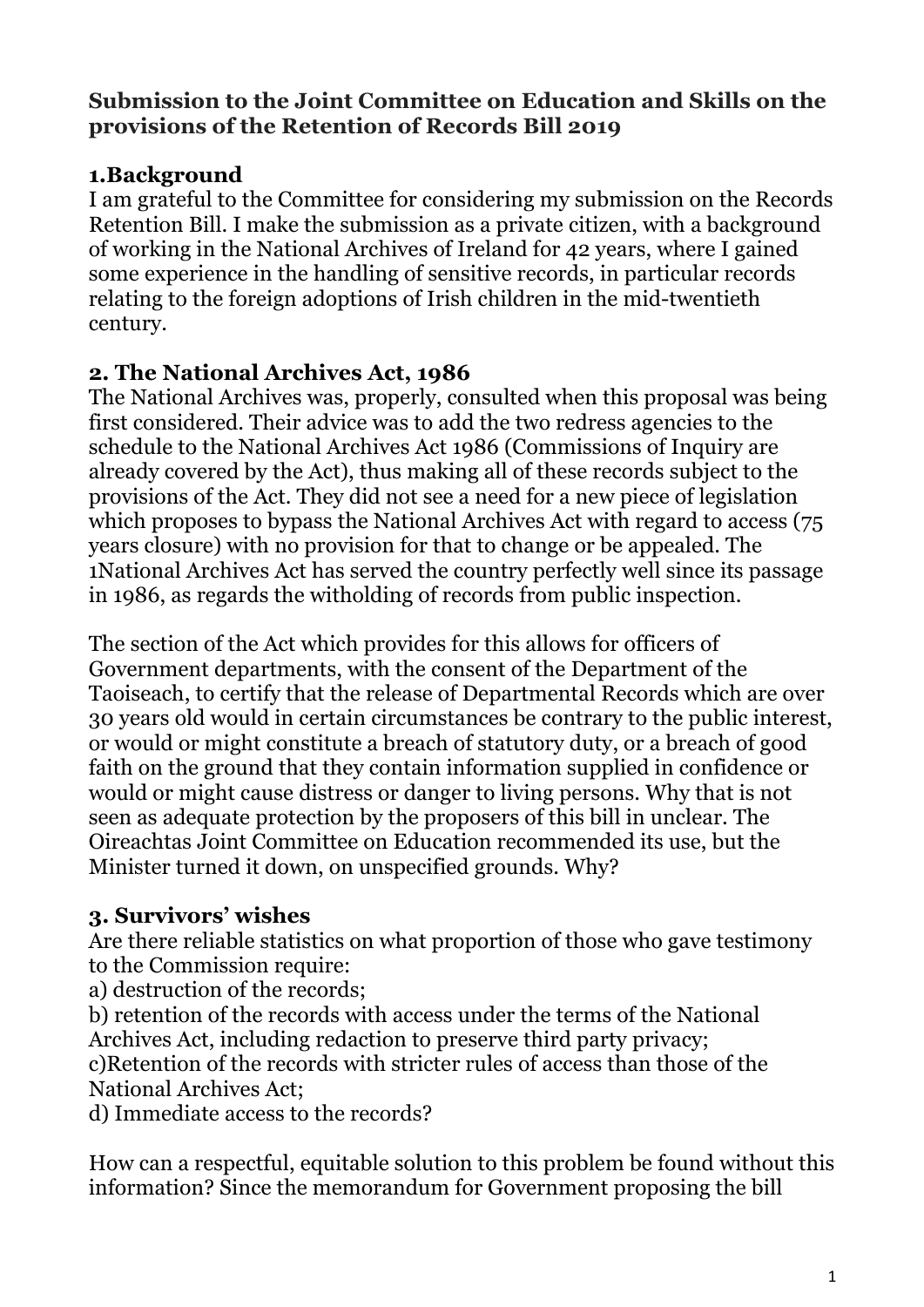mentioned an alleged "chill factor" among survivors as one of the reasons for the extensive closure rule being proposed, one assumes that some information has been gathered from those on whose behalf this legislation purports to act. (How this "chill factor" was assessed is unclear.) It is probable that some proportions of survivors cleave to each of the options above. It is possible that the problem could be solved by giving each person who gave testimony a copy of their submission/testimony, with which they could do as they wished, including, if desired, placing them in public archives for consultation by the public.

Freedom of Information requests from journalist Conall O'Fatharta revealed that just four survivors responded to the Department 2015 call for submissions on the legislation. Two were against the sealing of records, while a third felt the records should be permanently sealed. The opinion of the fourth survivor was redacted.

A recent research study commissioned by the Department of Education, which consulted 100 of those who made submissions to the redress bodies to ascertain their views on the fate of the records, resulted in a majority expressing concern at the proposed "sealing" of the records:

"The planned legislation which will see records from the Commission to Inquire into Child Abuse and the Residential Institutions Redress Board put into the National Archives of Ireland and sealed for over 75 years was seen by some as a violation of their rights to their own stories, by others as excessive, while a smaller number who spoke about it expressed relief," said the report. 15,000 people made submissions to the Commission. 100 is a very small number on which to base decisions about the disposition of these records.

## **4. Lack of investigation of other options**

There is no evidence that the department has investigated the cost of digitising and redacting these records. The Minister has said that redaction (manipulation of documents to hide certain information, such as personal names) would lead to "considerable expense." Software has advanced considerably since the commission and its associated bodies sat, and at the very least, a reputable company should be asked to scope and price this option.

#### **5. No copies of testimonies for survivors**

It seems that people who gave testimony to the Ryan Commission, the McAleese Committee and who are giving testimony to the current Mother and Baby Homes Commission have been and are being refused a copy of their testimony for their own information and use. The reasons for this are unclear; why should people be denied access to copies of their own information? The Military Service Pensions Acts 1924-50 required applicants to submit detailed information on military actions in which they were involved in the period 1916-23. In every case, a copy of his/her application was given to the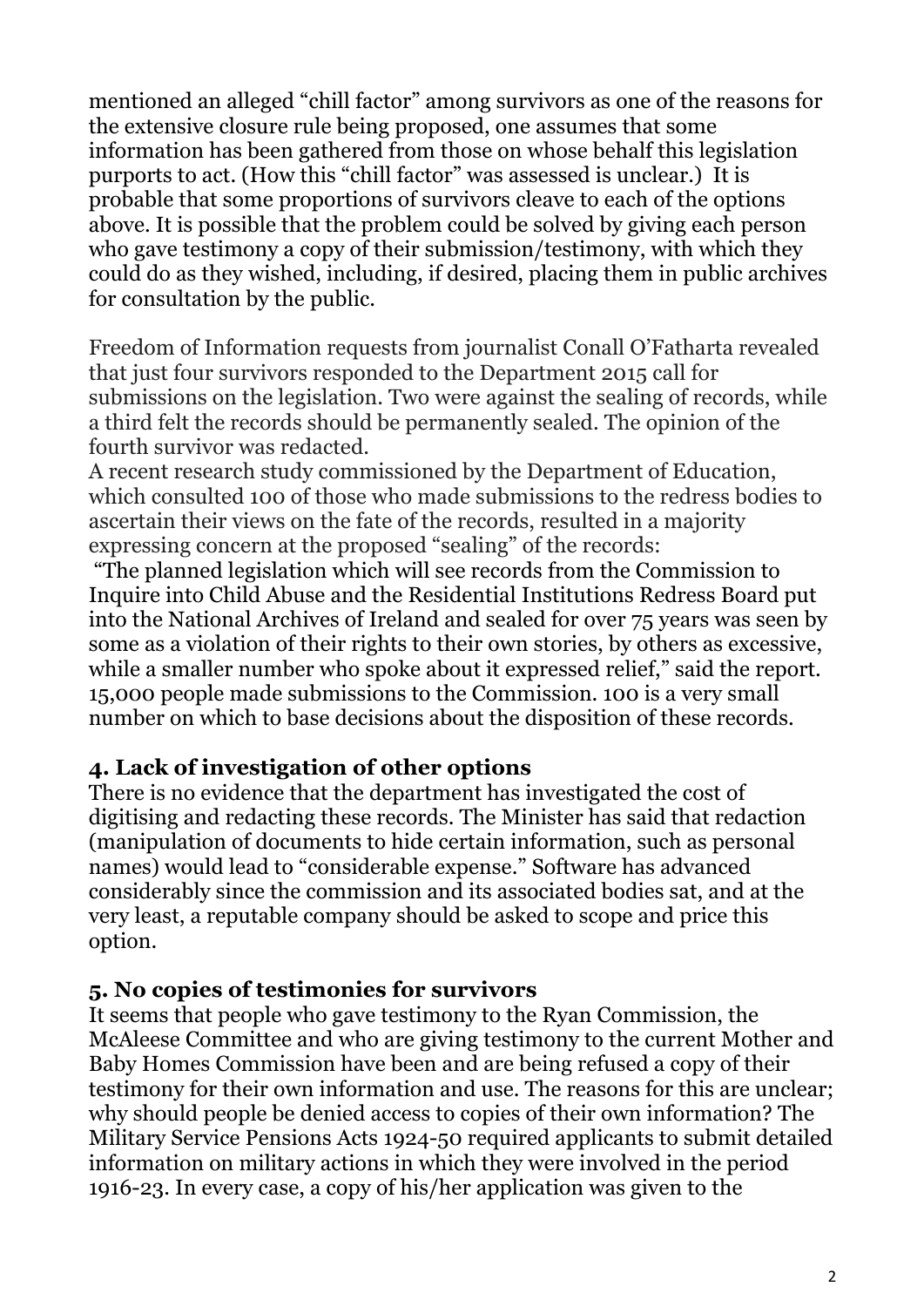applicant. These records dealt with highly sensitive violent activities during such awful conflicts as our civil war. It would seem to be plain common sense as well as respectful treatment of those who gave testimony to the Ryan Commission, the McAleese Committee and the ongoing Mother and Baby Homes Commission to allow them the same courtesy. If every person who gave testimony to the Commission were given a copy of that testimony, any possible demand for access by those who should be, after all, at the centre of these deliberations would be obviated.

## **6. Freedom of Information and Data Protection**

The Bill proposes to put the records beyond the scope of the Freedom of Information Act, a very serious step which weakens citizens' rights to access vital information pertaining to themselves.

There seems to have been no consultation with the Information Commissioner, and only informal consultation with the Data Protection Commissioner. Both Commissioners would need to be formally consulted to ascertain their views on these proposals.

This bill proposes to disable portions of the National Archives Act, to definitively close down important records from public scrutiny with no room for appeal, and to deny recourse to the Freedom of Information Act by those who may seek access to their own records. There is no need for any of this.

#### **7. Administrative records**

The existing provisions of the National Archives Act are more than adequate to cover access to these records, which will presumably also contain administrative records which should be in the public domain in the ordinary way after 30 (soon to be 20) years. These records are vital for an understanding of the policies and operations of the Commission, and there is no reason at all why they should be closed for 75 years.

Administrative records that are currently held in the archives of the Ryan Commission, the McAleese Committee and the Murphy Mother and Baby Homes Commission should be available when they are more than 30 (soon to be 20) years old. There are no privacy issues with these records, and it would set an extraordinary precedent if this Bill made it possible for the state to wrongly close important archives when it so chooses, without recourse to the National Archives Act.

#### **8. Records held by religious congregations**

A larger question mark hangs over the fate of the records of religious congregations which ran the various institutions with the full blessing of the state. They are currently deemed to be private records, and their owners have no obligation to make them available either to survivors of the institutions or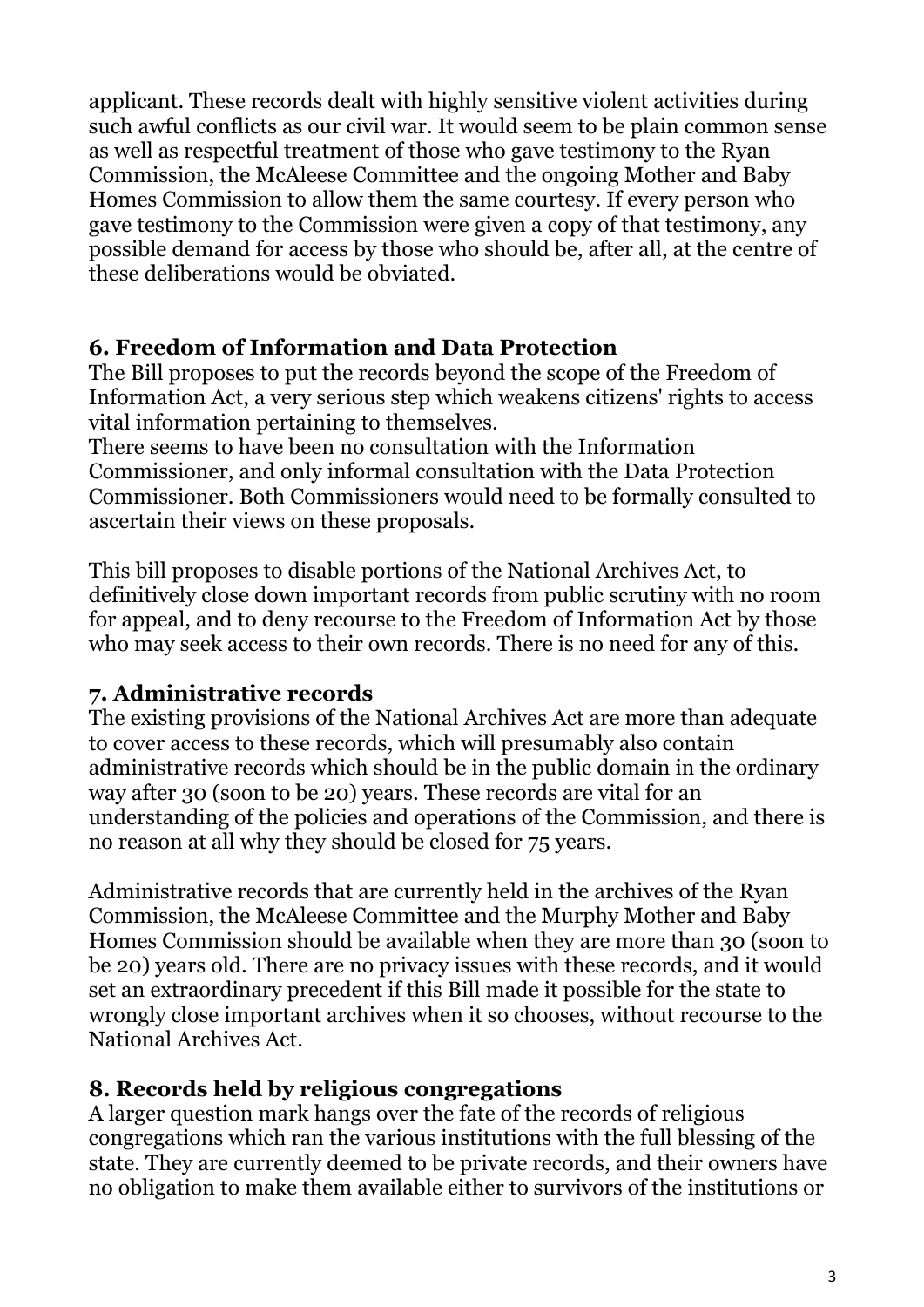to scholars. This issue must be tackled in a timely way, perhaps by bringing the records under the scope of the National Archives Act, or by establishing a state-run religious records repository.

# **9. Summary**

1. There would seem to be no good reason not to use the provisions of existing legislation to preserve, withhold and make accessible these very important records;

2. Information on the desires of those who gave testimony to the Ryan Commission and the McAleese Committee, and who are currently giving testimony to the Mother and Baby Homes Commission should be gathered, to ascertain what they would wish to happen to the records;

3. Copies of submissions made to these bodies should be given to those who made them;

4. Administrative records of these bodies should be subject only to the provisions of the National Archives Act, and not swept up in this illconsidered attempt to bypass its provisions;

5. A quote for digitisation and redaction of the records should be sought from a reputable IT company;

6. The records of religious congregations who ran the institutions should be brought under the aegis of the state, either through the National Archives Act or through the establishment of a state-run religious records repository.

## **10. Overview**

Lastly, let us consider what these records actually mean. They are a comprehensive account of atrocious treatment of vulnerable children over a long period of time, producing a cohort of adults whose lives have been blighted by cruelty, abuse and neglect inflicted by people who should have provided kindness, care and compassion. Some did provide such care, but they were too few and they failed to complain of those who behaved badly.

The records will provide a unique account of institutional childcare in a small country new to independence, of poverty and its consequences, of the close links between Church and State in the delivery of welfare services, of the damage done to families from loss of their children and siblings, and of the suffering of a large cohort of children in these institutions. The loss of the records, or the inappropriate restriction of access being contemplated, would be a significant and profound loss to historical scholarship on 20<sup>th</sup> century Ireland.

The fact that so many survivors of this regime have managed to make normal lives for themselves is testimony to their courage and resilience. Let us not harm them again by treating their hugely important testimonies as outside the archival norms which operate for all other citizens.